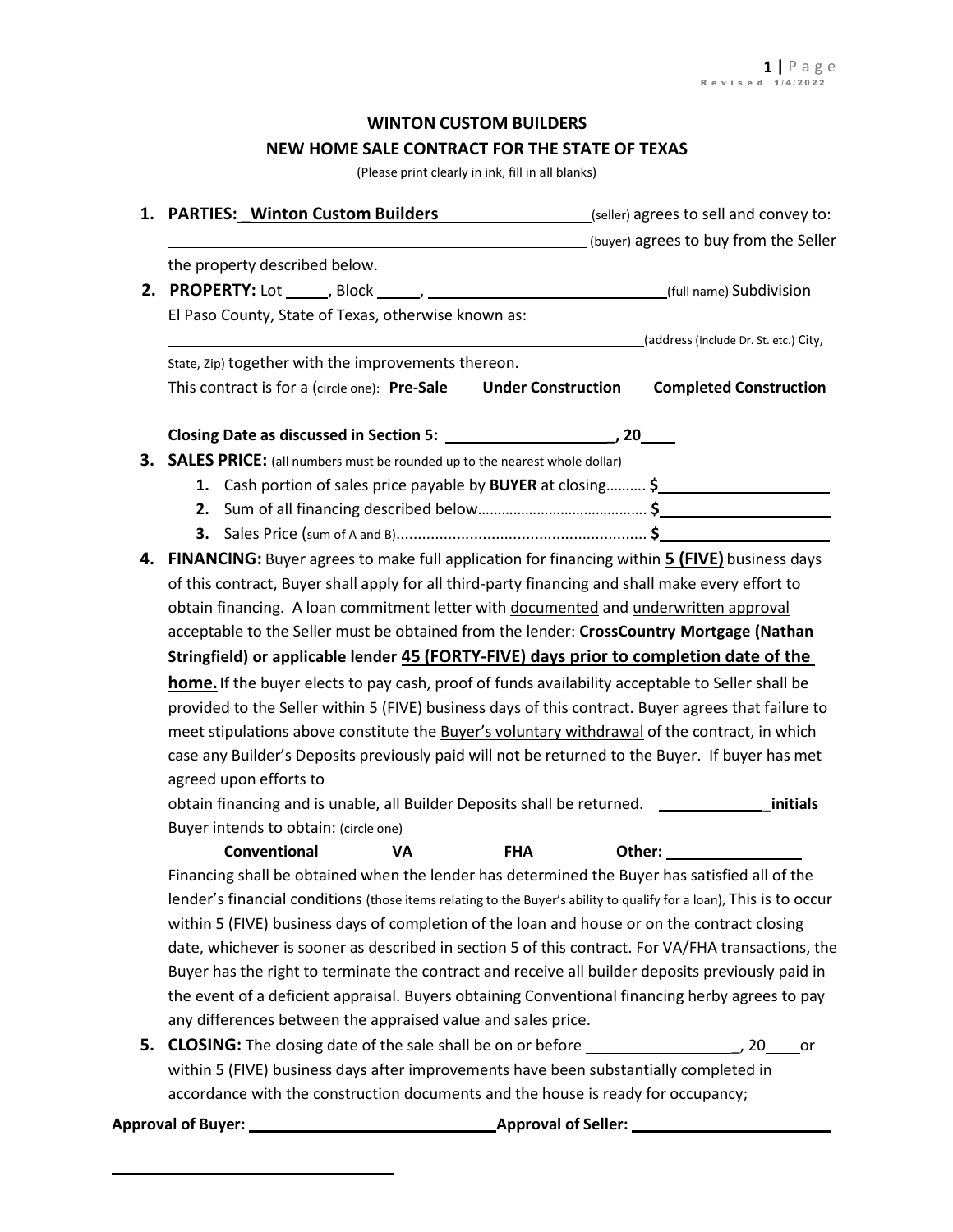OR within 5 (FIVE) business days after objections to the title have been cured, whichever date is sooner. If either party fails to close this sale by the Closing Date, the non-defaulting party shall be entitled to exercise the remedies available. At closing, Seller shall furnish tax statements showing no delinquent taxes and a Special Warranty deed conveying good and indefeasible title showing no additional exceptions other than those normally permitted. Seller's obligation to complete all improvements shall survive closing.

- **6. BUILDER DEPOSIT:** Buyer shall remit **\$** as builder's deposit with (seller): **Winton Custom Builders** at 6300 Escondido Dr., El Paso, TX upon execution by both parties. Additional builder deposit of **\$** shall be remitted by the Buyer with the builder on or before **, 20** . NO BUILDER DEPOSIT IS REFUNDABLE UNLESS OTHERWISE STATED HEREIN. If the buyer fails to deposit the builder's deposit as required by this contract, the contract is void.
- **7. TITLE POLICY:** Seller shall furnish to Buyer an Owner's Policy of Title Insurance issued by **Great Western Abstract and Title Company** in the amount of the sales price to insure buyer against loss under the provisions of the title policy, subject to the promulgated exclusions and exceptions (including existing building and zoning ordinances). \*\***You are here advised that the title company is owned, in part, by Jack Winton and Herschel Stringfield of which the seller herein is a subsidiary. Such ownership interest will not affect your rights under any title insurance policy that will be issued to you by the title company.**
- **8. CONSTRUCTION DOCUMENTS:** For pre-sale and under construction homes, all improvements shall be completed with due diligence in accordance with plans and specifications, finish-out schedules or allowances approved by the parties and any other change orders hereafter agreed to by the parties in writing (all called construction documents). Buyer approval of the construction plan and "items and allowances" is required for new construction or incomplete construction. The buyer herby agrees that timely review and approval of construction documents, when applicable, is required to conform to the construction schedule (refer to section 11). In the event that approval of the plans is delayed to the extent that the construction schedule is affected, the start/completion dates shall be revised. Change orders that affect the completion date will require a contractual change to the completion and closing dates. **initials**
- **9. COST ADJUSTMENTS: Increases in costs resulting from Change Orders or items selected by the buyer which exceed the allowances specified in the Construction Documents shall be paid by the buyer at the time of signing the Change Order(s) or purchase of additional items. All payments made towards change orders are non-refundable in the event this contract does not close, whether by default by buyer, or seller, or by mutual termination. Refer to the contract addendum for other requirements in processing Change Orders.**
- **10. HOMEOWNERS ASSOCIATION:** As a purchaser of property in the residential community in or where the property is located, you (circle one): **ARE, ARE NOT** obligated to be a member of the property owner's association. Restrictive covenants governing the use and occupancy of the property and a dedicatory instrument governing the establishment, maintenance, and operation of this residential community have been or will be recorded in the Real Property Records of the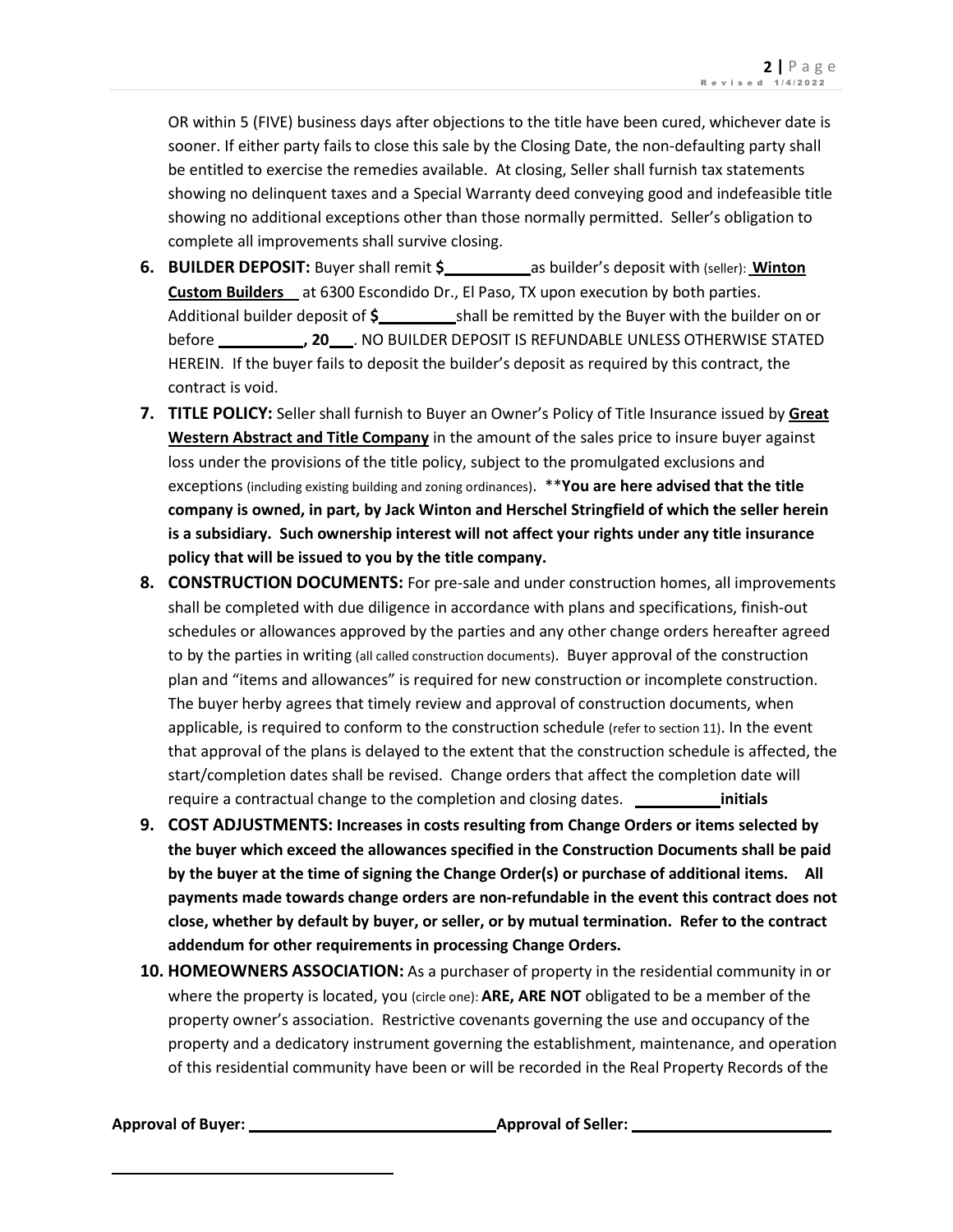county in which the community property is located. If required by the Association, you will be obligated to pay assessments to the property owner's association. The amounts of the assessments are subject to change. Your failure to pay the assessments could result in a lien on the property and foreclosure. Copies of the dedicatory instrument may be obtained from the county clerk. Buyer has received the restrictive covenants: **initials**

- **11. BUYER'S SELECTIONS:** Buyer's selections, if applicable, will conform to the Seller's Normal standards and will not, in the Seller's judgment, adversely affect the marketability of the property. Buyer will make required selections within 5 (FIVE) business days after receipt of notice from the Seller. Refer to "Items and Allowances" for Buyer selections (if applicable). **For pre-sale homes, buyer agrees that all selections of materials and processes will be complete no less than 60 (SIXTY) days prior to closing. initials**
- **12. COMPLETION:** Construction shall commence no later than **, 20 , 20 , 20** , or within 10 (TEN) business days after approval of the construction plan, construction loan, and obtaining the building permit, whichever is later. Subject to the start date for construction, the improvements shall be completed in accordance with the Construction Documents and be ready for occupancy no later than *\_\_\_\_\_\_***, 20** or delayed in accordance with the number of days that the Start date is delayed. The improvements shall be deemed to be substantially completed upon the earliest of either the issuance of a certificate of occupancy by a governmental entity or the date of the occupancy by the buyer. If a delay in construction is caused by reason of the Buyer's acts or omissions, Buyer agrees to pay Seller for the carrying costs of the construction loan. Provided the seller has exercised reasonable and continued diligence, construction delays caused by acts of God, fire, other casualty loss, strike, boycotts, or materials availability, shall automatically extend the completion date for such delays.
- **13. WARRANTIES:** In addition to the warranties provided by the manufacturers of the various components and equipment included with the home, the seller provides a two year warranty for defects in materials and workmanship for all items related to the home, excluding landscaping. Landscaping has a 60 (SIXTY) day warranty. In addition to the two year warranty, the seller also provides additional warranties as described in the Bonded Builders Home Warranty, BB-W602. BB-W602 including the following coverage:
	- **1. Two years for defects in electrical, plumbing, and mechanical systems**
	- **2.** Ten years for major structural defects

Buyer acknowledges, understands, and agrees:

- **1.** By signing this contract, buyer is waiving any claim under the theory of implied warranty of good and workmanlike construction and that such implied warranty to the extent it exists in Texas, is expressly replaced by the terms of the limited warranty provide under this contract
- **2.** The limited warranty specified in BB-W602 and the Two Year Seller Warranty is the only warranty.
- **3.** Maintenance is required by the homeowner to ensure proper performances of improvements for the limited warranty to remain in effect. *winder* initials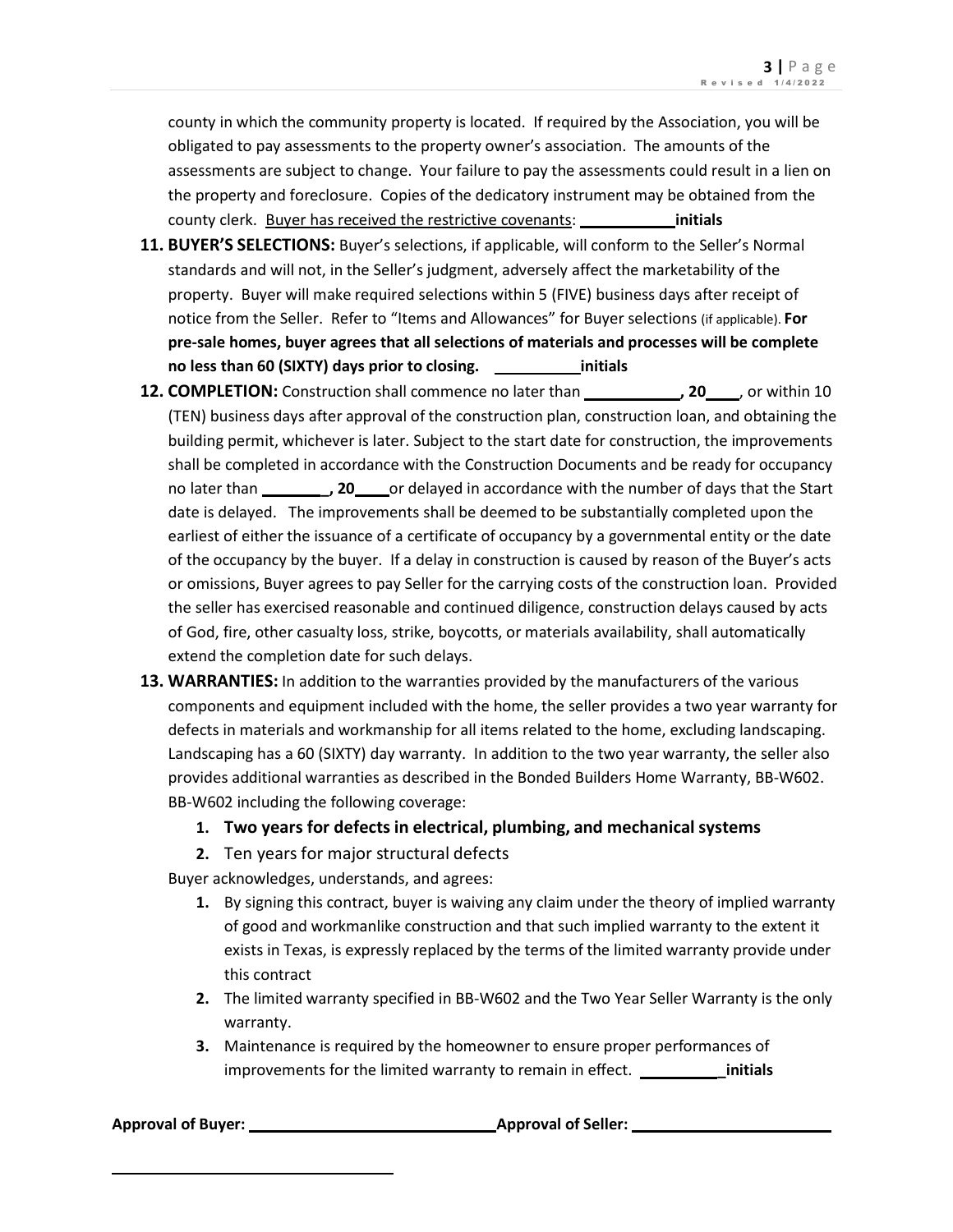- **14. INSULATION:** As required by the Federal Trade Commission regulations, the information relating to the insulation installed or to be installed in the home being purchased under the contract is as follows:
	- **1.** Exterior walls for living areas insulated with blown in blanket system (BIBS) to a thickness of 3.5 inches, which yields an R-Value of 15.
	- **2.** Ceilings in the living are: insulated with blown fiberglass to a thickness of 13.8 inches, which yields an R-Value of 38.
	- **3.** Floors in living areas over unconditioned space (other than slab): insulated with blown fiberglass to a thickness of 8 inches for an R-Value of 30.
	- **4.** All R-Values are based on information provided by the manufacturer of the insulation.
- **15. CONSTRUCTION MATERIALS/SUBCONTRACTORS:** The buyer agrees that the selection of materials/products and subcontractors shall be the responsibility of the seller. **\_\_\_\_\_\_\_\_\_\_\_\_\_ initials**
- **16. POSSESSION:** Seller shall deliver possession to the buyer after **Closing and Funding**
- **17. SALES EXPENSES:** To be paid at closing if using preferred lender listed in Section 4
	- **1.** Seller shall pay all related expenses associated with buyer's closing costs, prepaid items and other loan and closing fees associated with the buyer's financing described below. In the event that the buyer elects to use alternate financing, the seller will pay up to 1% of the lesser of the original sales price or base loan amount towards closing costs. Any alternate financing must be agreed upon in writing by both parties. Given financing is obtained with the agreed upon preferred lender, **CrossCountry Mortgage (Nathan Stringfield)**.

**2.** It is understood and agreed upon that the buyer is NOT required to use Preferred Lender for financing as a condition for purchase. Buyer may obtain financing from any qualified lending institution. Broker and/or real estate agent along with the buyer are aware and acknowledge the provision above. Seller's expense: Lender completion requirements, releases of existing loan(s) including prepayment penalties and recording fees; tax statements; preparation of deed; one-half escrow fee; other expenses stipulated to be paid by seller when specified in this contract

**3.** Buyer's expenses paid for by seller shall include: Expenses incident to the loan(s) obtained by buyer, i.e., application, appraisal, commitment fee, survey costs, recording fees, endorsements required by lender, mortgagee title policy, loan-related inspection fees, credit reports, tax deletion, EPA endorsements, final compliance inspection, loan related expenses, (appraisals, one-half of escrow fee, preparation of loan documents, courier fee, repair inspections, underwriting fee, wire transfer fee, delivery fee, tax service and research fee), any legal fees associated with the closing which are normally paid by the buyer, pre-paid items (premiums for flood and hazard insurance, reserves deposited for insurance, ad valorem taxes and special governmental assessments) not to exceed 4 months' worth of expenses (taxes or insurance) for escrow no discount or loan buy down fees will be considered as part of the seller paid costs; also including any other expenses stipulated to be paid by buyer when specified in this contract.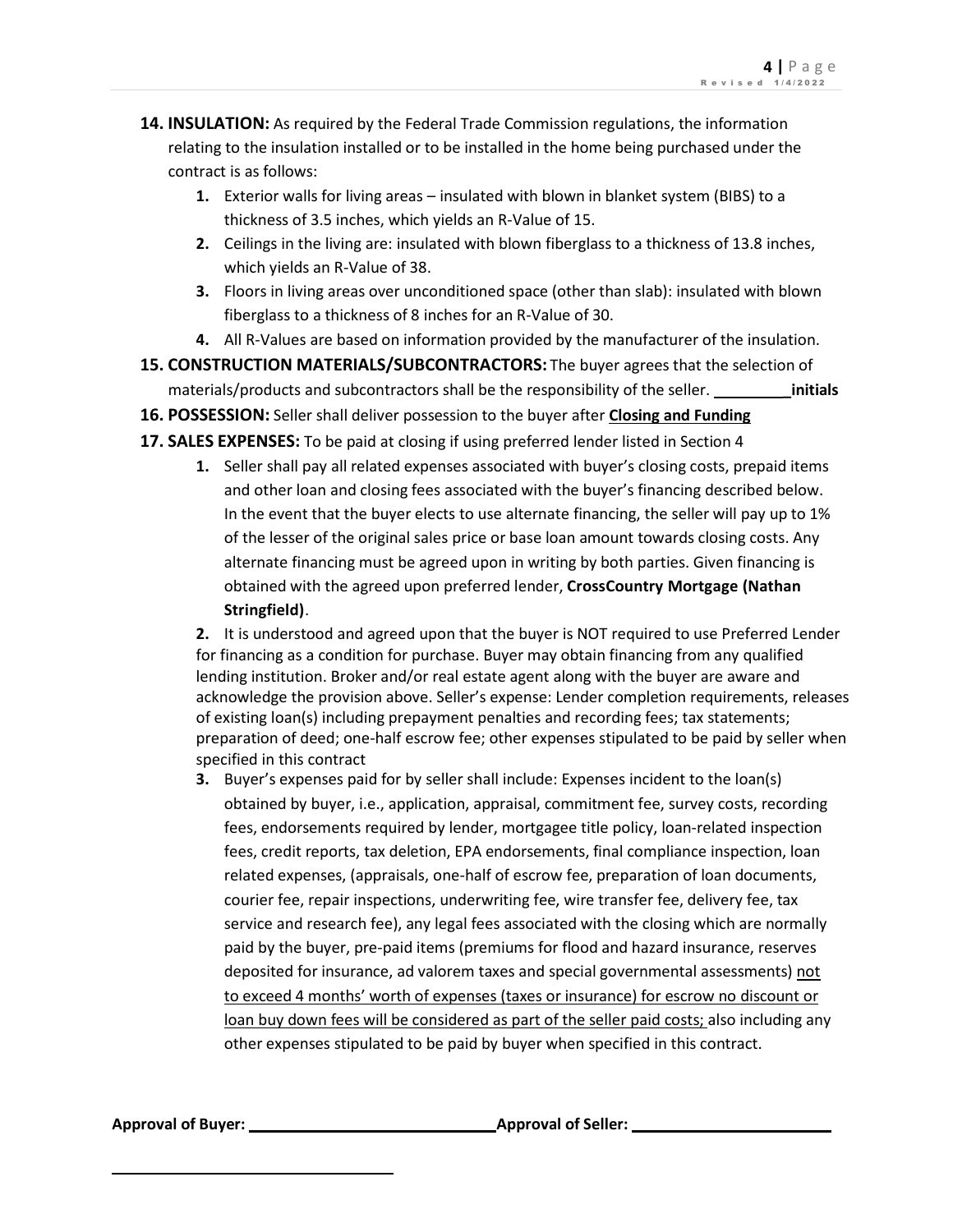- **4.** Seller agrees that the closing costs constituted in this section are for normal and customary expenses only. The rate must be "Par" or no cost added. Any rate buy downs or additional fees not covered above must be selected and paid for by the buyer regardless of closing cost contributions.
- **18. PRORATIONS AND TAXES:** Current taxes, any rents and property owner association dues, maintenance fees and assessment shall be prorated through the Closing Date.
- **19. CASUALTY LOSS:** If any part of the property is damaged or destroyed by fire or other casualty loss, Seller shall restore the property to its previous condition as soon as reasonably possible. In any event, by the Closing Date, if the Seller is unable to do so without fault, Buyer may either (a) terminate this contract, receiving the Builder Deposit, or (b) extend the time for performance as needed and the Closing Date will be extended accordingly.
- **20. DEFAULT:** If Buyer fails to comply with this contract, Buyer shall be in default. Seller may either enforce specific performance; seek such other relief as may be provided by law, or both. Seller may instead terminate this contract and receive the Builder Deposit as liquidated damages thereby releasing both parties from this contract. If Seller is unable, without fault, to make any non-casualty repairs or deliver the property as agreed, Buyer and Seller may either extend the time for performance up to 30 (THIRTY) days along with the Closing Date, or terminate this contract as the sole remedy and receive the Builder Deposit thereby releasing both parties from this contract.
- **21. REPRESENTATIONS:** Seller represents that as of the Closing Date there will be no liens, assessments, or other security interests against any of the property, which will not be satisfied out of the sales price unless securing payment of any loans being assumed by the Buyer. If any representation in this contract is untrue on the Closing date, the Buyer may terminate this contract and receive the Builder Deposit. All representations contained in this contract and an agreement for mediation shall survive closing.

### **22. DISPUTE RESOLUTION:**

- **1.** Mediation: It is agreed and understood that should any dispute arise between the parties relating to this transaction, the parties will attempt in good faith to resolve it by mediation in accordance with the rules of the Texas Arbitration Mediation Services, Inc. or in the event the parties agree, some other profession mediation service. Each party agrees to pay their own attorney's fees and expenses of the mediation
- **2.** Arbitration: Any and all disputes arising out of this contract which are not resolved by mediation shall be submitted to arbitration under the Federal Arbitration Act. The arbitration shall take place in El Paso County, Texas with an arbitrator who is agreed upon by both parties. A judgment upon the award rendered by the arbitrator may be entered by any court having proper jurisdiction. The prevailing party is entitled to recover its attorney fees and expenses for the arbitration proceeding or as awarded by the arbitrator.
- **23. SELLER'S RIGHT OF TERMINATION:** Seller reserves the right to unilaterally terminate this agreement at any time, with or without cause. In the event Seller exercises this right, all items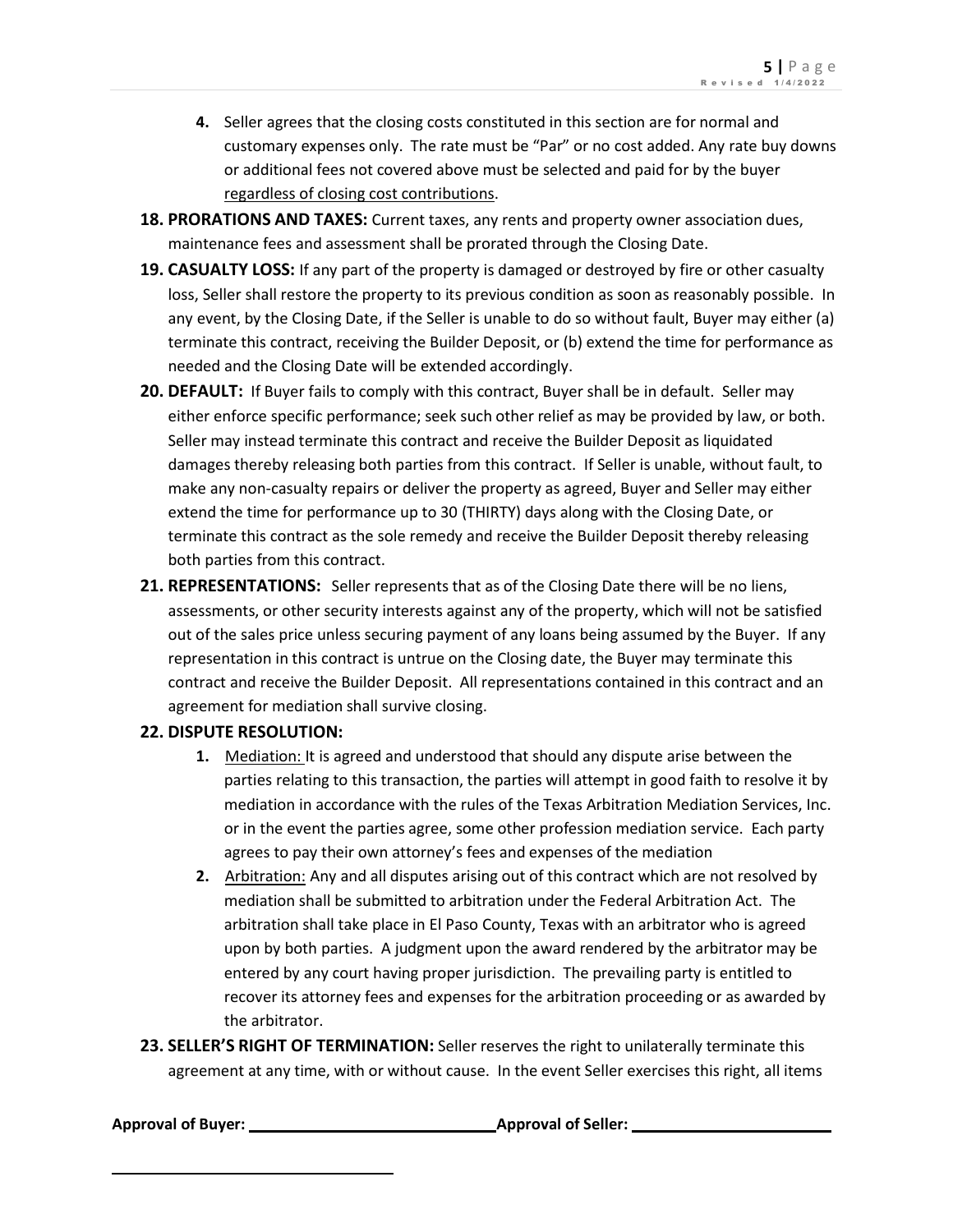paid by the Buyer except for upgrade charges and change orders, shall be reimbursed to the Buyer. **initials**

# **24. STATUTORY DISCLOSURES:**

- **1.** STATUTORY TAX DISTRICTS: This property **is not** situated in a utility or other statutory tax district. If the property is located in a statutory tax district, a disclosure notice will be attached.
- **2.** ANNEXATION: The property **is not** located outside of the stated city limits. Each municipality maintains a map that depicts its boundaries and extraterritorial jurisdiction. To determine if the property is located within a municipality's extraterritorial jurisdiction or is likely to be located within a municipality's extraterritorial jurisdiction, contact all municipalities located in the general proximity of the property for further information.
- **3.** PROPERTY **IS** LOCATED IN A CERTIFICATED SERVICE AREA OF A UTILITY SERVICE PROVIDER: Notice required by 13.257, water code: the real property, described in Section 2, that you are about to purchase may be located in a certificated water or sewer service area which is authorized by law to provide water or sewer service to the properties in the certificated area. If your property is located in a certificated area there may be special costs or charges that you will be required to pay before you can receive water or sewer service. There may be a period required to construct lines or other facilities necessary to provide water or sewer service to your property. You are advised to determine if the property is in a certificated area and contact the utility service provider to determine the cost that you will be required to pay and the period, if any, that is required to provide water or sewer service to your property. The undersigned Buyer herby acknowledges receipt of the foregoing notice at or before the execution of a binding contract of purchase of the real property.
- **4.** PUBLIC IMPROVEMENT DISTRICTS: The property **is not** in a public improvement district.
- **25. AGREEMENT OF PARTIES:** This contract contains the entire agreement of the parties; the parties (buyer and seller) are not bound by any oral expression or representation of any agent of either party. All agreements are documented in this contract, and can only be changed by written agreement.
- **26. CONSULT YOUR ATTORNEY:** This is intended to be a legally binding contract. READ IT CAREFULLY. If you do not understand the effect of the contract, consult your attorney BEFORE signing.
	- **1. Buyer's Attorney: OR,**
	- **2.** I am understanding of the terms of this contract and have chosen not to consult an attorney. **initials**

# **27. BROKER/REAL ESTATE AGENT REPRESENTATION:**

**1.** Customer certifies that there is or is not (circle one) an agreement for representation from a Real Estate Broker or Agent.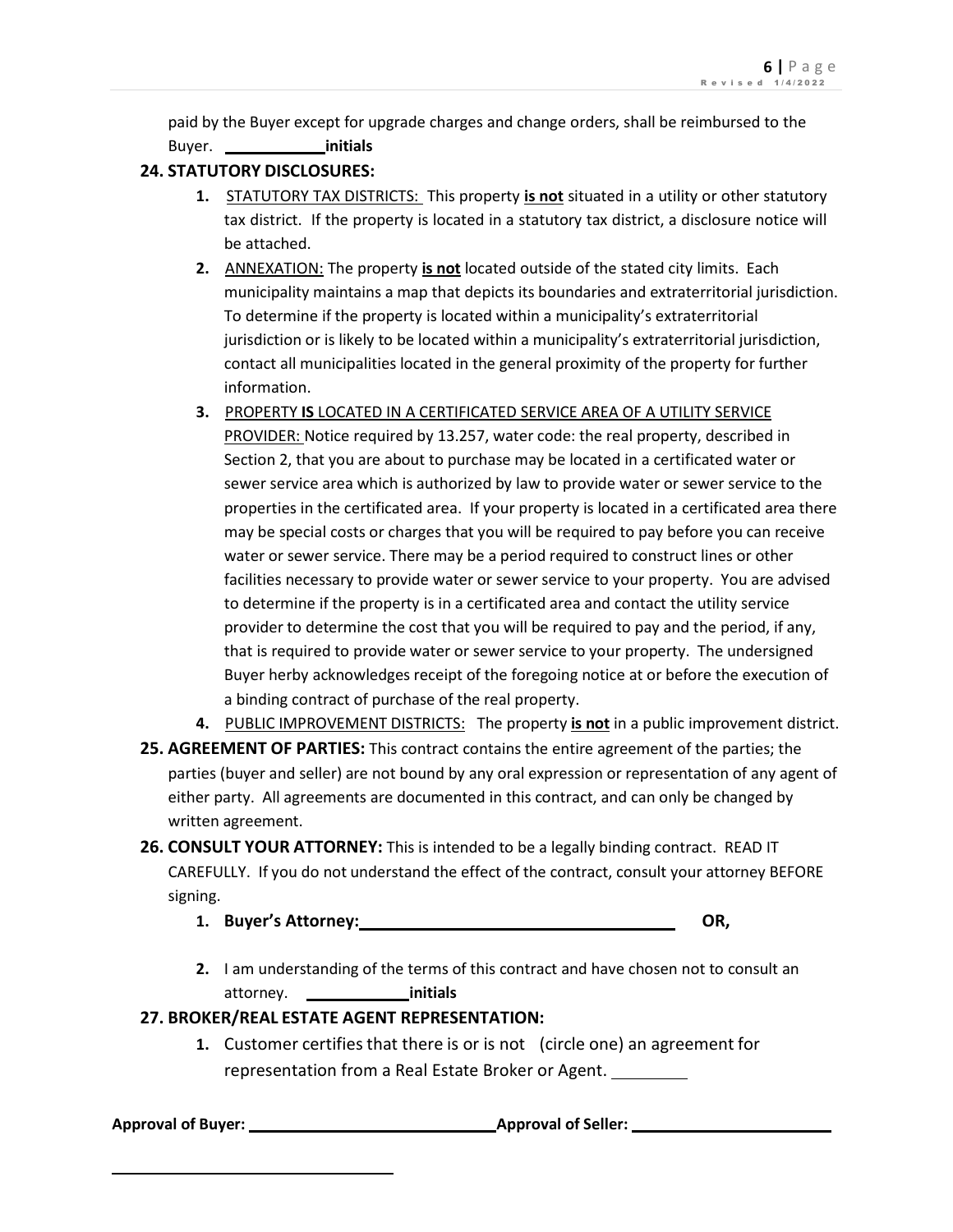- **2.** , a licensed real estate agent affiliated with a licensed broker of the state of Texas, has represented the buyer in this transaction and was the procuring cause of this transaction. Seller agreesto pay the buyer's agent commission as agreed and entered into this contract only.
- **3.** Buyer represents that the buyer has not dealt with any other Agents, Brokers, or salesperson other than disclosed here in writing. Buyer agrees to indemnify and hold the seller harmlessfrom and against any and all liabilities, expenses, or attorney's fees sustained or incurred by the seller from any actions by the buyer. The provisions here shall survive closing.
- **4.** Broker and/or real estate agent acknowledgesthat there shall not be any payment, rebate, or otherwise transfer of any commissions or referral fees to the buyer, relative of the buyer, or any member of the buyer's household.
- **5.** No commission shall be earned, due or payable if closing and funding do not occur for any reason.

| <b>REALTOR:</b> | LICENSE #: |
|-----------------|------------|
| PHONE:          | EMAIL:     |

| <b>REALTY COMPANY:</b>        |   |
|-------------------------------|---|
| <b>COMMISSION OR REFERRAL</b> | % |
| (circle one)                  |   |

### **28. EXISTING HOME ACKNOWLEDGEMENT (must initial one)**

Buyer represents to Seller that Buyer does not currently own other real estate

Or

Buyer represent to Seller that Buyer does currently own other real estate. Buyer intends to (circle one) sell rent other real estate currently owned.

| Addenda that are part of this contract: |                            |  |  |  |  |  |
|-----------------------------------------|----------------------------|--|--|--|--|--|
| Items and Allowance                     | Finance Addendum           |  |  |  |  |  |
| <b>Construction Plans</b>               | Contingency Sale Agreement |  |  |  |  |  |
| <b>Subdivision Specific Disclosures</b> | Other:                     |  |  |  |  |  |
| Landscaping Addendum                    |                            |  |  |  |  |  |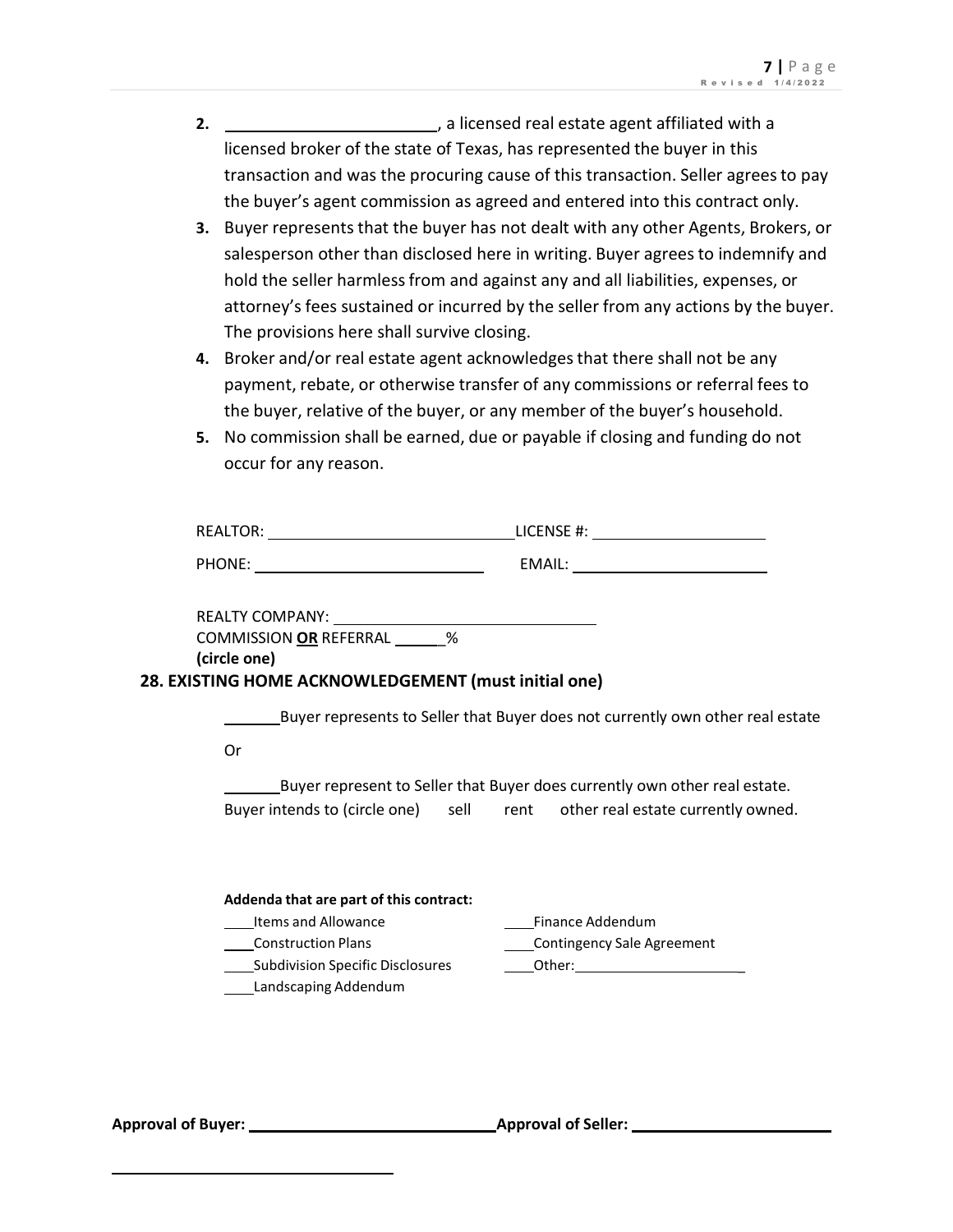|                                                                                                     | Revised 10/ | $8$   Page |
|-----------------------------------------------------------------------------------------------------|-------------|------------|
|                                                                                                     |             |            |
|                                                                                                     |             |            |
|                                                                                                     |             |            |
|                                                                                                     |             |            |
|                                                                                                     |             |            |
|                                                                                                     |             |            |
| SELLER: Winton Custom Builders                                                                      |             |            |
| SELLER'S ADDRESS: 6300 ESCONDIDO DR. EL PASO TX 79912                                               |             |            |
| SELLER'S PHONE: (0): 915-584-8629 (F): 915-225-0087                                                 |             |            |
|                                                                                                     |             |            |
| EMAIL: EMAIL: 2000 COMMISSION                                                                       |             |            |
|                                                                                                     |             |            |
|                                                                                                     |             |            |
|                                                                                                     |             |            |
| Buyer and Seller herby understand and agree to this contract and terms as stated.                   |             |            |
|                                                                                                     |             |            |
|                                                                                                     |             |            |
|                                                                                                     |             |            |
|                                                                                                     |             |            |
|                                                                                                     |             |            |
| Builder Deposit: \$___________has been received. Must be either a Personal Check or Cashier's Check |             |            |

made out to builder. Received by: Date: